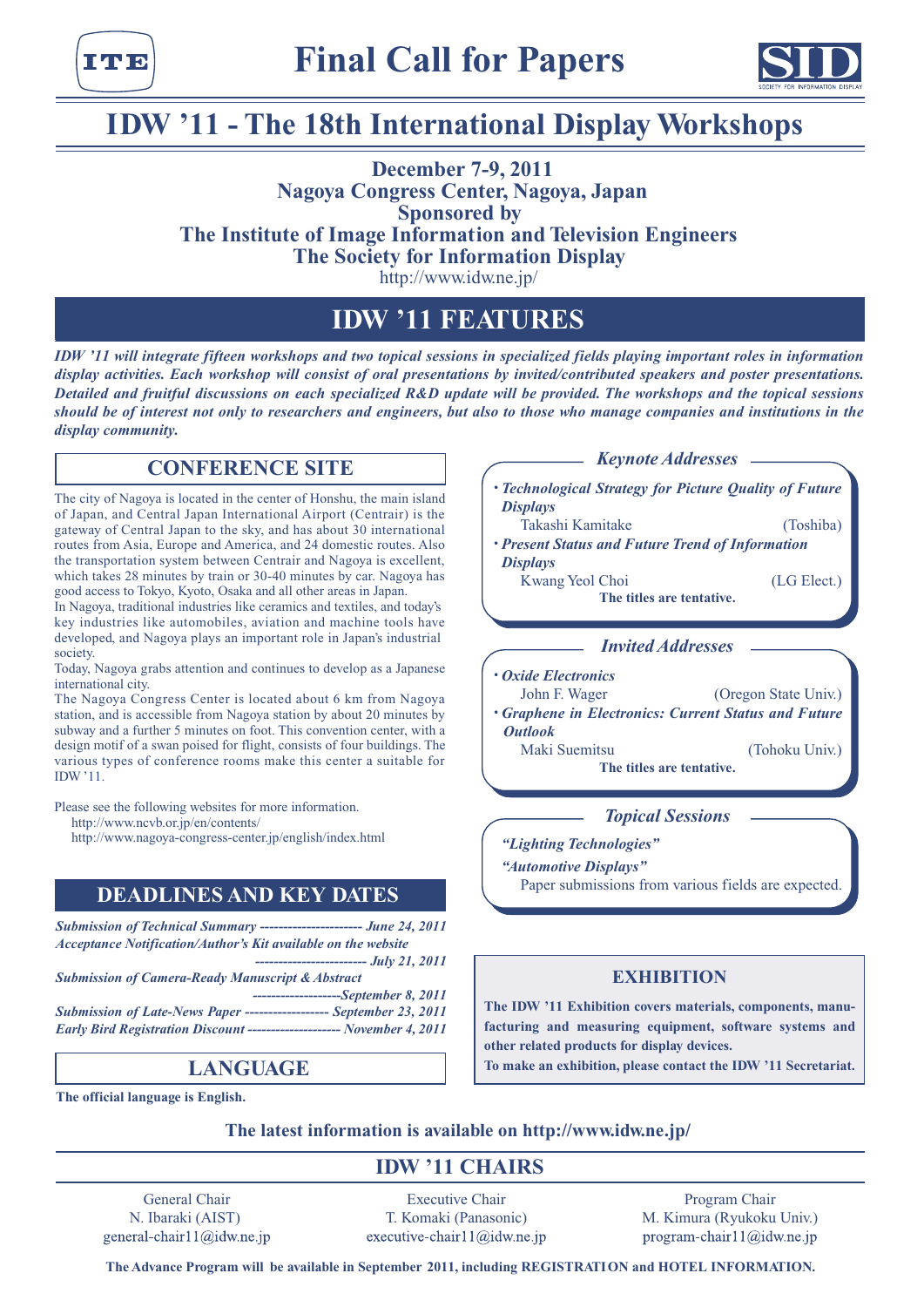## **WORKSHOP OUTLINES**

#### **Workshop** on **LC** Science and Technologies **LCT**

### *Workshop Chair: H. Okada (Univ. of Toyama)*

This workshop will cover all aspects of liquid crystal (LC) science and technologies, ranging from fundamental material research to display plays and novel LC functionality will be especially emphasized. and other applications. An in-depth discussion on advanced LC dis-

#### *Areas Topic*

- 1) Physicochemical and thermal studies of LC materials
- 2) Nano-structural LC alignment and devices including blue phase
- 3) Surface alignment processes and characterization techniques
- 4) Electro-optic effects, display modes, optical design and simulations
- 5) Fabricating, manufacturing, measuring and evaluation techniques
- $\delta$ ) High performance displays featuring excellent image quality
- 7) LC technologies for flexible displays and electronic papers
- 8) Optical functional devices for non-display applications
- 9) LC semiconductors and organic electronics
- 10) LC photonic crystals and lasers

### **Workshop** on **Active Matrix Displays**

### *Workshop Chair: K. Azuma (Shimadzu)*

This workshop will cover all aspects of active matrix displays.

#### *Areas Topic*

**AMD**

- 1) Fundamentals, structures, processes, new materials
- 2) Array & circuit design technologies, addressing schemes, systems
- 3) Evaluation methods, reliability, mechanical testing
- 4) Active devices:

a-Si TFTs, poly-Si TFTs, µc-Si TFTs, oxide TFTs,

organic TFTs, active devices based on nanotechnology 5) Active-matrix displays:

> LCDs, OLEDs, e-papers, FEDs, micro-displays, flexible active-matrix displays

- 6) Touch  $&$  other sensors built into cells
- 7) Digital signage and other novel applications

### **Workshop** on **FPD** Manufacturing, **Materials** and **Components**

### *Workshop Chair: R. Yamaguchi (Akita Univ.)*

This workshop will cover technology trends and flat panel displays (FPDs) from the perspective of manufacturing, materials, components and systems.

### *Areas Topic*

**FMC**

- 1) Trends in FPD materials, components and systems
- 2) Technical trends in panel construction
- 3) Optical materials and systems
- 4) Color filter materials
- 5) Lighting materials, components and systems
- 6) Materials for processes
- 7) Equipment for processes and measurements
- 8) Green Factory, 3R (Recycle, Reduce and Reuse)

# **PDP**

### **Workshop** on **Displays Plasma**

### *Workshop Chair: H. Kajiyama (Hiroshima Univ.)*

This workshop will cover all aspects of science, technologies and applications of plasma display panels.

#### *Areas Topic*

- 1) Fundamental mechanisms
- 2) Panel configurations
- 3) Materials, components and fabrication processes
- 4) Driving techniques, signal processing and image quality

For high efficacy, high  $\gamma$ , high exo-emission, high speed driving, high definition over  $4k \times 2k$ , high performance, etc.



### **Workshop on EL Displays Phosphors and**

### *Korkshop Chair: Y. Nakanishi (Shizuoka Univ.)*

This workshop will include a discussion on current topics in EL displays (ELDs), LEDs and phosphors, and will also deal with phosphor application, phosphor screens for CRTs, plasma displays (PDPs), field emission displays (FEDs) and other emissive displays.

### *Areas Topic*

- 1) Inorganic ELDs (materials, process, devices, drive circuits, etc.)
- 2) LEDs (materials, devices, panels, lighting, etc.)
- 3) Phosphors (for CRTs, PDPs, FEDs, VFDs, LEDs, etc.)



### **Workshop** on **Field Emission Display CRT and**

*Workshop Chair: M. Takai (Osaka Univ.)* The following topics will be covered in this workshop.

#### *Topic* Areas

- 1) Fundamental mechanisms and configurations
- 2) Modeling and simulation
- 3) Materials, components and fabrication processes
- 4) Field emission physics and characteristics
- 5) Driving technologies and signal processing
- 6) Picture quality, reliability and lifetime
- 7) Applications
- 8) Miscellaneous topics related with field emitters
- 9) Entire field of CRT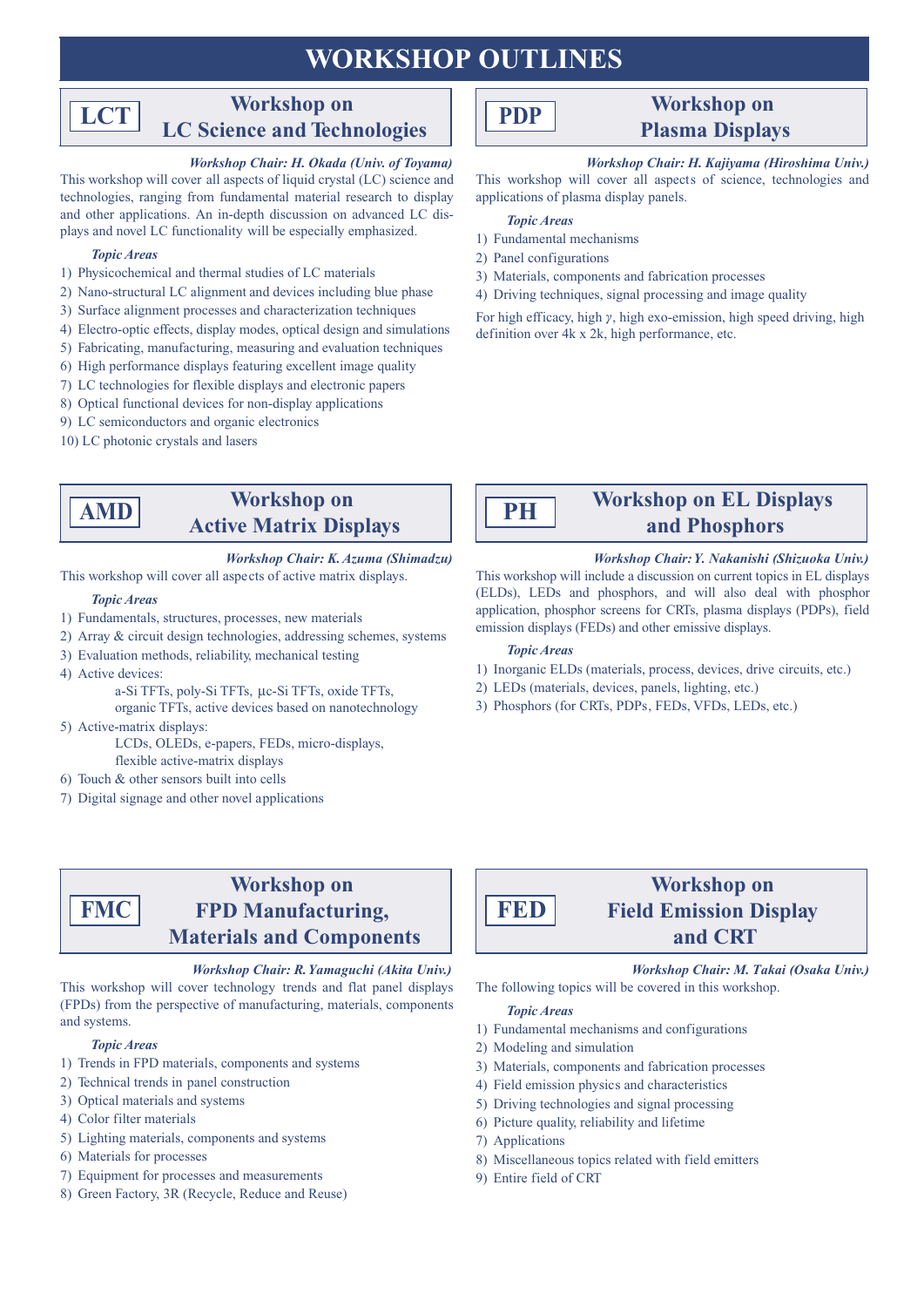#### **Workshop on OLED Displays and Related Technologies OLED**

#### *Workshop Chair: S. Naka (Univ. of Toyama)*

This workshop will cover all aspects of science and technologies of OLED, ranging from materials research and basic device physics to display including backplane technologies and other applications.

#### *Topic Areas*

- 1) Materials for organic devices (OLED, OTFT, OLET)
- 2) Device physics and related phenomena of organic devices
- 3) Backplane technologies for OLED applications
- 4) Fabrication processes for organic devices
- 5) Miscellaneous topics related with organic devices
- 6) Fundamental mechanisms and configurations of organic devices
- 7) OTFT for OLED displays
- 8) Organic light-emitting transistors (OLET)
- 9) OLED for lightings
- 10) Flexible organic devices

# **PRJ**

### **Workshop** on Projection and **Large-Area Displays and Their Components**

### *Workshop Chair: K. Takeda (SEIKO EPSON)*

This workshop will cover current topics concerning projection and large-area displays and their components.

#### *Areas Topic*

- 1) Projectors, pico-projectors, embedded projectors, near-eye displays, head-up displays and projection TVs
- 2) Micro display and MEMS technologies for projection
- 3) Optics and video signal processing for projection
- 4) Optical components (light sources, screens, lenses, mirrors, films, etc.) for projection
- 5) Algorithm and image processing for large screen displays
- 6) Digital cinema,  $3-D$  projection and signage systems
- 7) Large-area display systems and tiled-display systems

### **Workshop** on **3D/Hyper-Realistic Displays Systems and**

### *Workshop Chair: S. Yano (NICT)*

This workshop will cover several current topics encompassing 3D/ hyper-realistic displays, systems and other related technologies.

#### *Topic* Areas

**D3**

- 1) Stereoscopic, holographic and other 3D display technologies and systems
- 2) Immersive, interactive and VR display technologies and systems
- 3) New applications using 3D/hyper-realistic displays
- 4) 3D image coding, 2D to 3D conversion, multi-viewpoint representation and other 3D/hyper-realistic image processing
- 5) Human factor and evaluation of 3D/hyper-realistic display techniques and systems



### **Workshop** on **Electronic Paper**

*Workshop Chair: M. Omodani (Tokai Univ.)* 

This workshop will cover all aspects of electronic paper, rewritable paper, and paper-like display.

#### *Areas Topic*

- 1) Display methods for e-Paper: mainly reflective technologies
- 2) Materials, components and fabrication processes
- 3) Driving circuits and techniques
- 4) e-Paper human interfaces
- 5) e-Books, e-Newspapers and various other applications of e-Paper
- 6) Discussion of the social impact of e-Paper

 **"Short Presentation Session" for poster presenters** to be newly introduced as part of EP workshop!

*All poster presenters are strongly encouraged to give a brief oral presentation of 5 minutes with no discussion time.* 

**VHF**

### **Workshop** on Applied **Factors Factors**

#### *Workshop Chair: T. Kurita (NICT)*

This workshop will cover all aspects of vision, human factors and ments, image quality analysis/improvements, or measurements on image quality related to information displays, such as visual requiredisplays, as well as new applications of display systems and their ergonomics.

#### *Areas Topic*

- 1) Image quality: analytic models, evaluation methods and metrics
- 2) Visual requirements for display characteristics: luminance, contrast, gray-scale, color, resolution, frame rate, viewing angle, etc.
- 3) Analysis and improvement of display image quality on various factors, such as dynamic range or spatio-temporal image artifacts
- 4) Display measurement methods relevant to human factors
- 5) Display ergonomics and their standards
- 6) Legibility and usability issues for text displays or electronic papers
- 7) Actions and behaviors related to visually displayed information

**Workshop on MEMS** and Emerging Technologies **for Future Displays and Devices MEET**

#### *Workshop Chair: M. Nakamoto (Shizuoka Univ.)*

This workshop will cover all aspects of science and technologies of MEMS, nanotechnologies and emerging technologies for future displays, imaging devices, and related electron devices, ranging from materials research and basic device physics to display and other .applications

#### *Areas Topic*

- 1) Displays, imaging devices and other optical and electron devices using MEMS, nanotechnologies and emerging technologies
- 2) Optical MEMS such as optical scanners, optical switches, optical mirrors, optical space modulators, optical filters, etc.
- 3) Sensors and actuators for electromagnetic wave, infrared rays, ultraviolet rays, X-rays, visible rays, supersonic wave, hearing, touch, smell, taste, etc.
- 4) Materials, components and fabrication processes
- 5) Fundamental mechanisms and configurations
- $\delta$ ) Miscellaneous topics related to future displays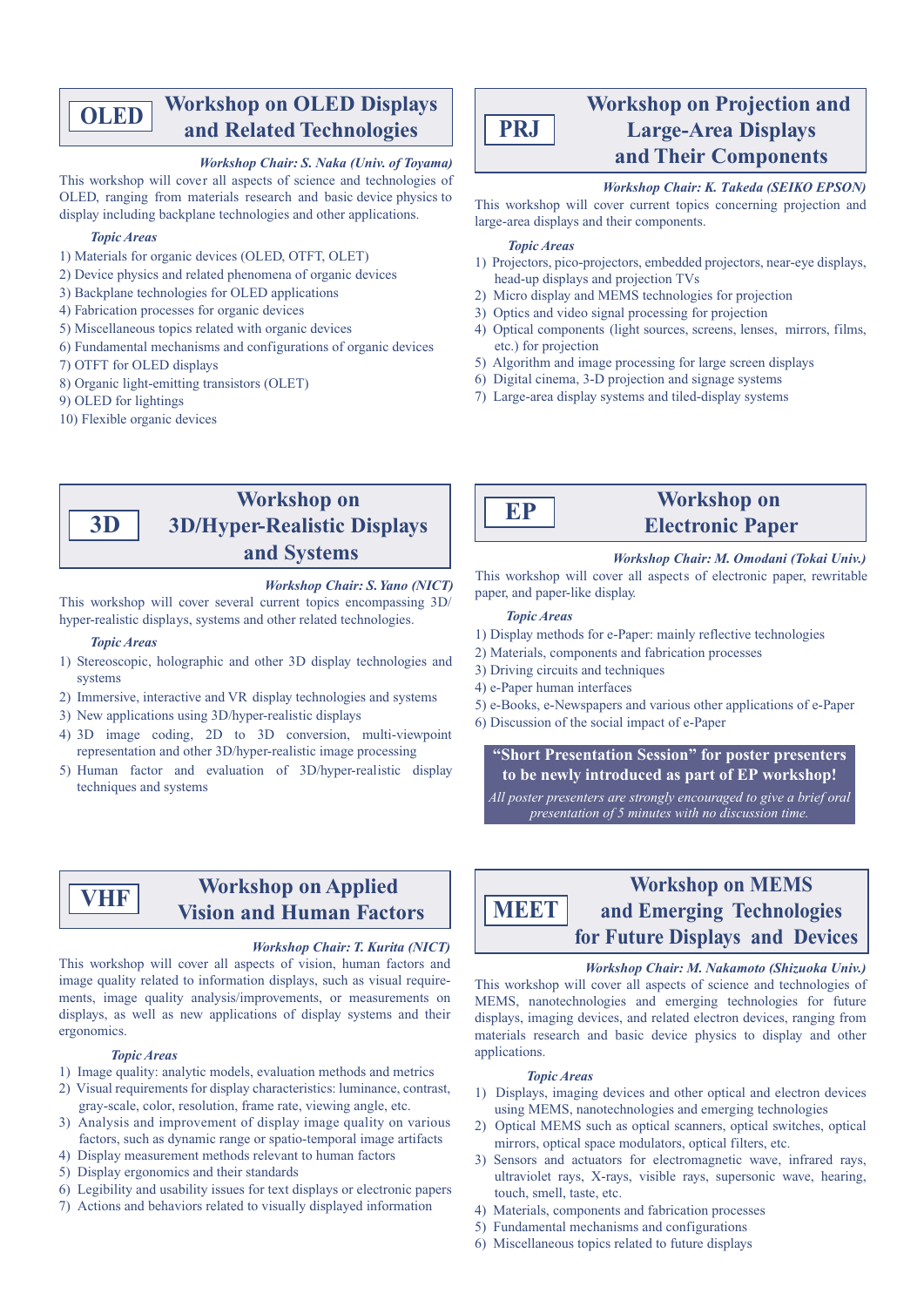### **Workshop** on **Display Electronic Systems**

#### $Workshop$  *Chair*: *H. Okumura (Toshiba)*

This workshop will cover all aspects of electronic systems including hardware as well as software on all kinds of displays.

#### *Areas Topic*

**DES**

- 1) Video processing including deinterlace, scaling and elimination of artifacts and blur
- 2) High quality color reproduction including high dynamic range and wide color gamut
- 3) High-fidelity systems such as professional use and master monitors
- 4) Exploration of future standards such as post-HDTV
- 5) Video interface technologies including data transmission and storage
- 6) Novel display systems including mobile/auto applications
- 7) Cooperative operations of functional components
- 8) Circuit technologies including high speed and low power driving

# **LIT**

### **Topical Session on Lighting Technologies**

#### *Topical Session Chair: Y. Kijima (Sony)*

This topical session will cover all aspects of science and technologies of Lightings, ranging from LED lighting, OLED lighting, Flexible lighting, manufacturing of Lightings materials, device structures for Lightings and internal or external efficiency enhancement technologies.

#### *Areas Topic*

**AUTO**

- 1) Solid-State Lighting: LED and OLED
- 2) Fluorescent Light Sources: CCFL and HCFL
- 3) Flexible Lighting including Backlight Unit for LCD
- 4) Manufacturing of Lightings and their applications
- 5) Materials and device structures for Lightings
- 6) Technologies about the internal or external efficiency enhancement

The evolution of automobiles in recent times has heavily relied on the

ization. The significance of visual interface has been increasing in such introduction of highly complicated electronic systems and computer-

systems. In this topical session, we hope to cover all topics related to

1) Novel visual interface and in-vehicle and external display applications 2) Displays as a human interface with intelligent transportation systems

3) Vision and human factors specific to automobiles 4) Image and information processing for automotive displays 5) Specific display electronics appropriate for automobiles 6) Materials and device structures suited to automobiles

**Topical Session on** 

**Automotive Displays** 

*Topical Session Chair: S. Okabayashi (Meijo Univ.)* 

- 7) Theories, Simulations and Measurements for Lightings
- 8) Energy Consumption and Environmental Issues
- 9) Miscellaneous topics related with Lightings

in-vehicle as well as external displays.

*Areas Topic* 

### **Workshop** on **Flexible Displays**

#### $Workshop Chair: H. Fujikake (NHK)$

This workshop will cover all aspects of flexible displays, including material science, device technology, fabrication processes, and application systems for next-generation displays.

#### *Topic Areas*

**FLX**

- 1) Flexible/stretchable material and device strategy
- 2) Fabrication technologies, including printing techniques, soft lithography, roll-to-roll process and transfer method
- 3) Flexible substrate (plastic film, metal foil, ultra-thin glass, textile, etc.) and encapsulation
- 4) TFT technology in flexible inorganic and organic electronics
- 5) Display principles (OLED, LC, electronic paper, etc.) suitable for various applications
- 6) Flexibility, bending tolerance and techniques to evaluate them
- 7) Innovative applications (paper-like, foldable, roll-up screen, wearable, wrapping usages, etc.)
- 8) Human interface for ubiquitous/ambient information technologies

### **Workshop on Touch Panels** and Input Technologies

#### *Workshop Chair: I. Fujieda (Ritsumeikan Univ.)*

Touch panel technology continues to evolve. Camera systems are often dimensional positions literally open a new dimension for a truly employed in auto-stereoscopic displays. Sensing and displaying threeintuitive human interface. This workshop covers all aspects of input technologies related to displays, ranging from material research and theoretical analysis to application systems.

#### *Areas Topic*

- 1) Touch panel materials, devices and systems
- 2) Image sensors

**INP**

- 3) 2D, 3D imaging devices and systems
- 4) In- and on-cell touch panels
- 5) Input image signal processing

### **IDW Best Paper Award and IDW Outstanding Poster Paper Award**

The award committee of IDW will select the most outstanding papers from those presented at IDW '11. The winners will be announced on the IDW website and given a plaque after the conference. We encourage that young researchers win the **.awards**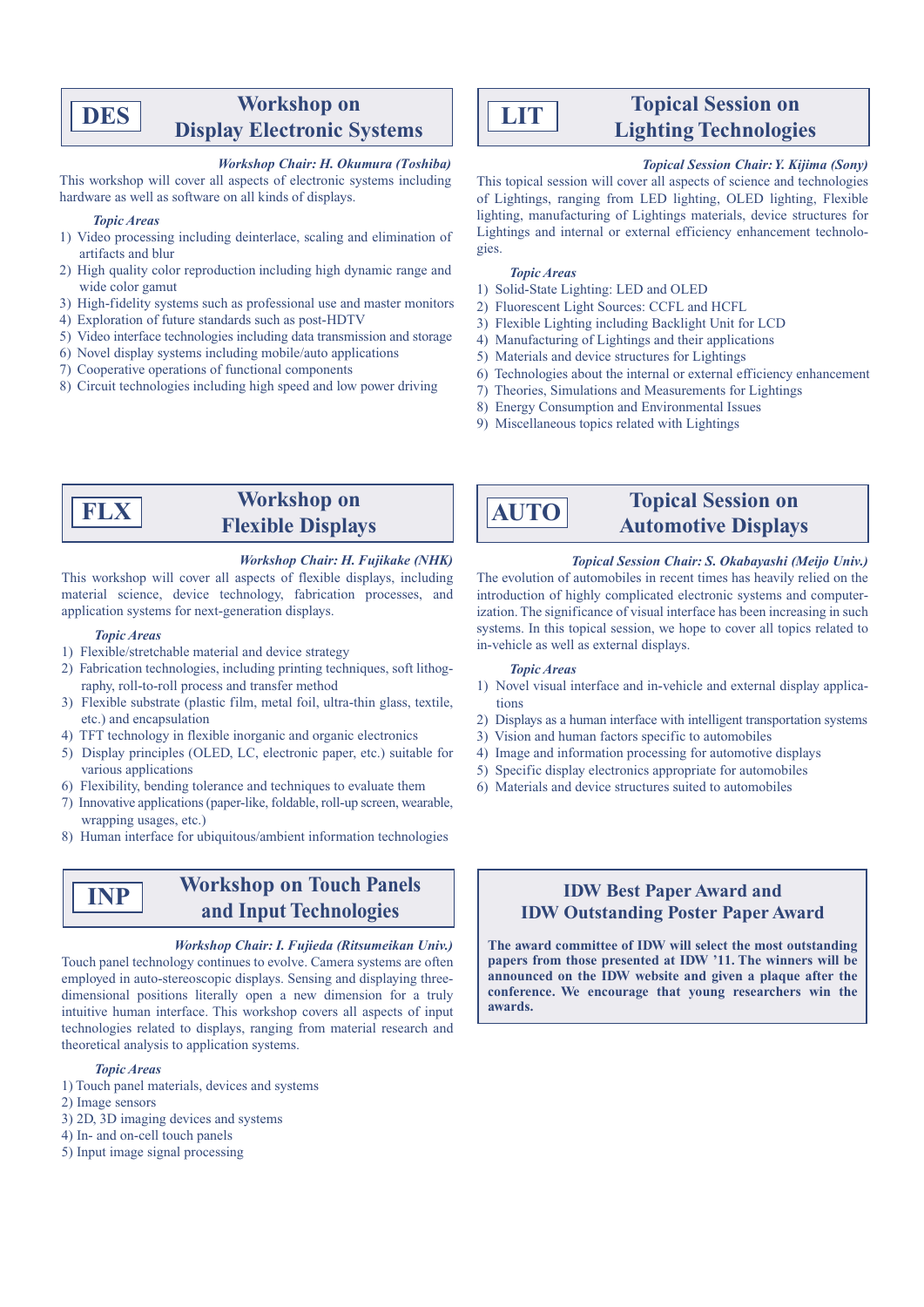### **INSTRUCTIONS FOR SUBMISSION OF TECHNICAL SUMMARY**

Submit a Technical Summary in PDF or Microsoft Word format without any protection via the conference website:

### http://www.idw.ne.jp/authinfo.html

Follow the submission instructions given on the website and shown below. The Technical Summary will be used only for evaluation and will not be published. The title of the accepted papers, the authors and their affiliations will be published in the Advance Program.

### **I. Technical Summary Guidelines**

The file should be formatted to A4 page size. Details of the format are described in the sample file available on the website  $(\text{http://www.idw.ne.jp/authinfo.html}).$ 

Files should contain one or two pages of text in **one column**, with additional pages for figures/tables/photographs. The following items should be included:

- (1) Paper title
- (2) Names of all authors with their affiliations. The name of the presenting author should be underlined.
- (3) **Abstract:** 50 words or less, highlighting the focus of your paper.
- (4) Presentation style: Indicate if you wish to have your paper considered for oral or poster presentation.
- (5) Workshop/Topical session preference: Indicate the closest matching workshop/topical session.
- (6) The body of the Technical Summary must contain the following. (a) Background and objectives: Introduce the state of the subject and describe the goal of your work.
	- (b) Results: Describe specific results. Illustrations to highlight your work are encouraged.
	- (c) Originality: Clearly describe what are new and/or emphasized points.
	- (d) Impact: Discuss the significance of your work and compare your findings with previously published works.
	- (e) References: List references covering projects in related .areas
	- $\Gamma$ . Prior publications: The paper must be an original contribution. If you have published or presented material for similar work, explain how the present material differs.

### **II. Online Submission**

Access http://www.idw.ne.jp/authinfo.html

The submission procedure consists of three steps:

- (1) **Questions to authors:** Select the number of authors, affiliations. and maximum number of affiliations for one author.
- (2) **Paper title**  $\&$  **author information:** Input the paper title, the names of all authors, all affiliations, information about the presenting author, the WS/TS name, and presentation preference. Please understand that the title may be edited by the program .committee

An acceptance/reject notification will be sent to you via the e-mail address that you provided on the website.

(3) **Confirmation & submission:** Please take time to review the paper title and the author information carefully as mistakes cannot be rectified after the file is uploaded. Select a file name of the Technical Summary to submit to our server. When the file is successfully uploaded, a "FINISH" message will appear on the screen and you will also receive a submission confirmation e-mail.

### **FORMAT OF PRESENTATION**

#### **(1)** Oral presentations

- Oral presentations will conform to the 15-20 minute format including questions and answers. The program committee will determine the duration of presentation.
- Oral presenters are strongly urged to attend the Author Interviews and Demonstrations after the presentation (AC 100 V power will be made available).

#### **(2)** Poster presentations

- Poster presentation will conform to a 2.5-3 hour format in front of an individual bullet board.
- A desk and AC 100 V power will be made available.
- (3) Accepted papers will be assigned to either oral or poster presentation at the discretion of the program committee.

### **ACCEPTANCE**

You will be notified of the results of your Technical Summary review via e-mail. Upon acceptance of the Technical Summary, authors must prepare a camera-ready manuscript to be published in the conference proceedings. The author should use the manuscript template, which will soon be available on the conference website. It will be four pages in length and in a two column format. Acceptance is subject to following conditions:

- $f(1)$  Registration is required before the camera-ready submission for all presenters.
- (2) All company or government releases must be obtained.
- $p(3)$  The author must be the copyright holder or have written permission from the copyright holder for any material used in the paper.
- (4) Your submitted paper must not be published in any media including personal websites on the Internet before it is presented at the conference.
- $(5)$  A camera-ready manuscript must be submitted with a copyright transfer form which is available on the conference website (http://www.idw.ne.jp/copyright.pdf).
- $\epsilon$ ). One of the authors must give a presentation at the conference. For the poster session, at least one of the authors must stand by their posters during their core time, which will be set in the session.

### **LATE-NEWS PAPERS**

A limited number of late-news papers reflecting important new findings or developments may be accepted. Authors are requested to submit a 2-page camera-ready manuscript on A4-sized pages accompanied by an abstract, copyright transfer form and publication authorization. Access the conference website: http://www.idw.ne.jp/authinfo.html

Follow the submission instructions given on the website.

### **TRAVEL GRANTS**

A limited number of travel grants will be available to full-time student presenters attending from outside Japan. Check the travel grant application box of the online submission mentioned above.

### **MAILING**

**IDW** '11 Secretariat  $c$ o Bilingual Group Ltd. 3-3-6 Kudan Minami, Chiyoda-ku, Tokyo 102-0074, Japan Phone:  $+81-3-3263-1345$  Fax:  $+81-3-3263-1264$ E-mail:  $idw@idw.ne.jp$ 

If you have any difficulties with online submission, please contact the IDW '11 Secretariat.